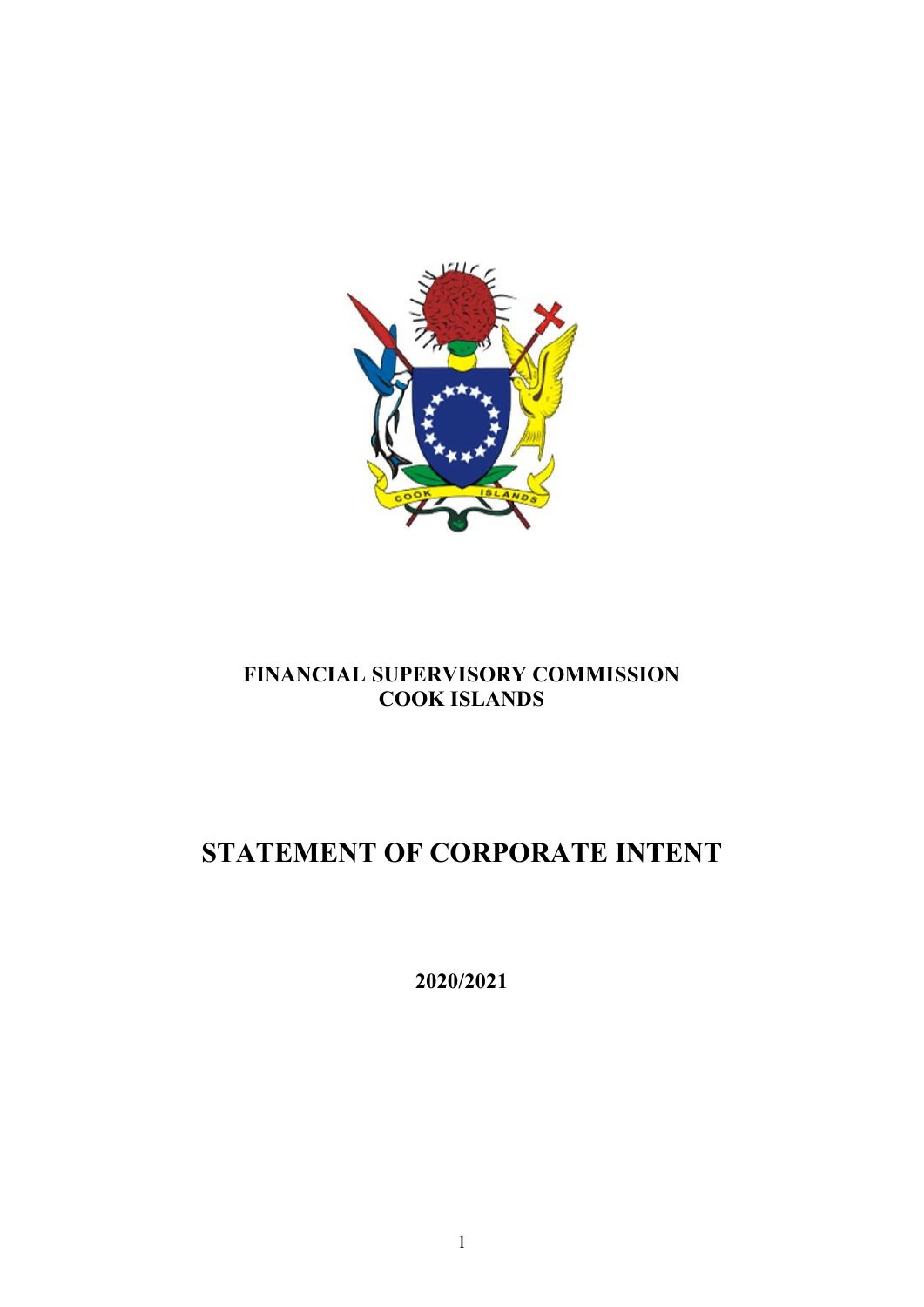## **Financial Supervisory Commission**

### **Statement of Corporate Intent: 2020/2021**

#### **Introduction**

The Financial Supervisory Commission was established, by the Financial Supervisory Commission Act 2003, on 3 June 2003 by determination of the Queen's Representative through Order in Executive Council.

The Board of the Commission comprises:

Geoff Stoddart, Chairman Martha Henry Fletcher Melvin Christina Newport Gaye Whitta

This Statement of Intent is issued by the Commission for the purposes of section 27 of the Financial Supervisory Commission Act 2003. It covers the year 1 July 2020 to 30 June 2021 and as required by section 27 comments, insofar as is practicable, on the next financial year to 30 June 2022 and beyond.

#### **Vision of the Commission**

The vision of the Commission is:

*To be a financial regulator that is committed to excellence, integrity and supportive of growth and development of the Cook Islands financial services centre.*

#### **Mission Statement of the Commission**

The mission statement of the Commission is:

*To oversee an effective and efficient prudential and investigative supervision regime applying risk-based, and intelligence-led, policies in line with internationally accepted best practice.*

#### **Objectives of the Commission**

The objectives of the Commission are: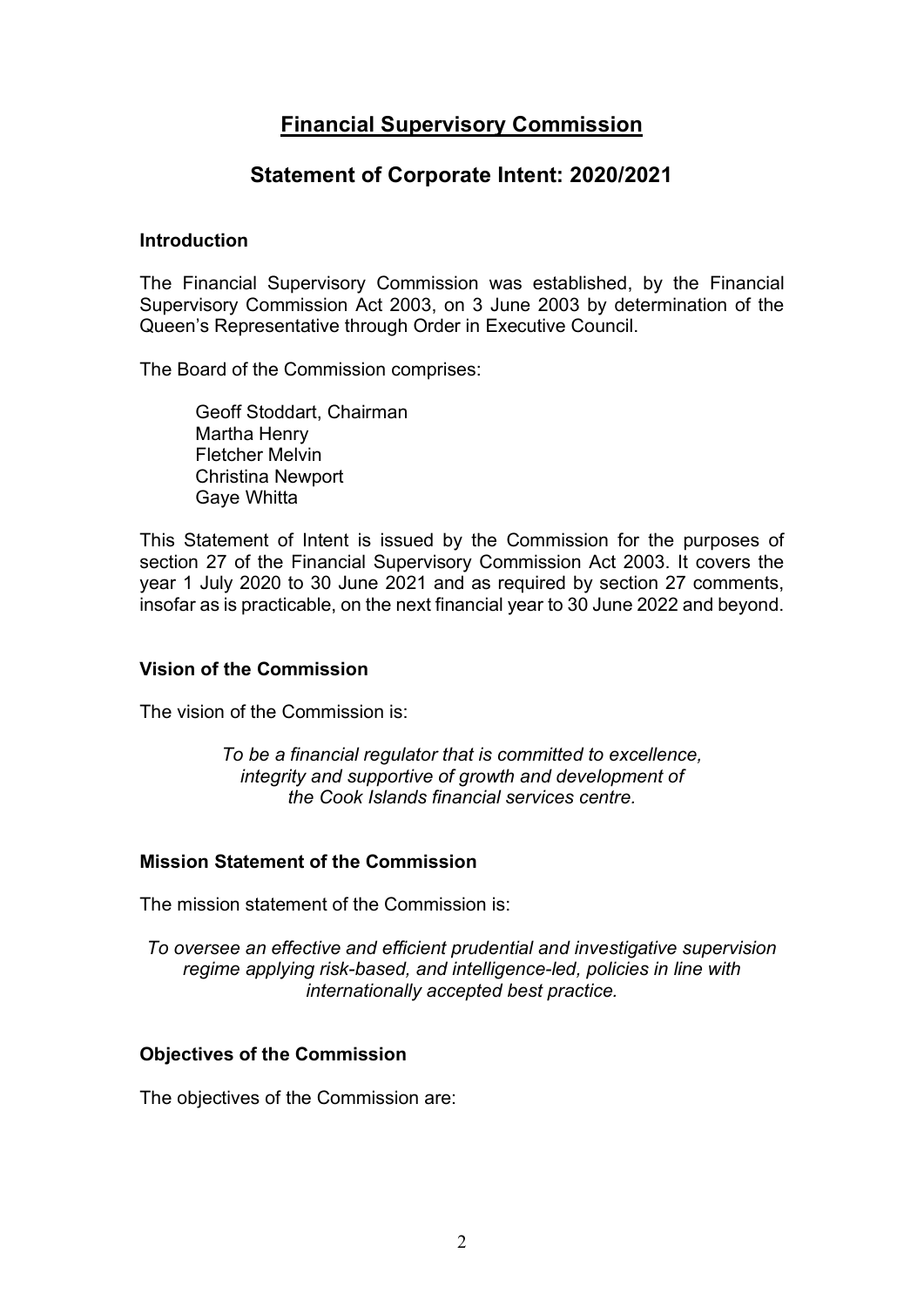- To supervise licensed financial institutions to determine whether they are in sound financial condition and are complying with their governing legislative and supervisory requirements;
- To advance and administer a supervisory framework which complies with internationally accepted standards and promotes the adoption of policies and procedures designed to control, manage and mitigate risk;
- Through the supervision of licensed financial institutions, to promote financial stability and sound business practice and to assist the Cook Islands Government to prevent the use of licensed financial institutions for financial crime, money laundering, financing terrorism and proliferation;
- To assist the financial industry to develop through establishing and maintaining an internationally credible regulatory and supervisory regime;
- To operate the Registries of International Companies, International Trusts, International Partnerships, Limited Liability Companies and Foundations to a professional standard;
- To facilitate the prevention, detection, disruption, investigation and prosecution of money laundering, the financing of terrorism, proliferation of weapons of mass destruction, currency declaration and serious offences in the Cook Islands;
- To provide an environment in which the financial sector and law enforcement agencies can exchange and analyse information and intelligence to detect, prevent and disrupt financial misconduct and serious offences threats against the Cook Islands;
- To facilitate the collection, analysis and dissemination of financial intelligence relating to suspicious financial activity to the appropriate domestic and international authorities in a timely manner;
- To continue the ongoing assessment of threat and risks to the Cook Islands AML/CFT;
- To continue work with Crown partners to facilitate the development of a cybercrime strategy and prevention programme relevant to identified cyber threat and risks; and
- To work with Crown partners to support an effective law enforcement strategic and operational response against those seeking to engage in financial misconduct and serious offences.

The Commission is the licensing authority of "licensed financial institutions" and will monitor the performance of all licensees against those standards imposed by the legislation which the Commission administers.

"Licensed financial institutions" include banks licensed pursuant to the Banking Act 2011, trustee companies licensed pursuant to the Trustee Companies Act 2014, insurers and insurance intermediaries licensed pursuant to the Insurance Act 2008, captive insurance entities licensed pursuant to the Captive Insurance Act 2013 and money changing and remittance businesses licensed pursuant to the Money Changing and Remittance Businesses Act 2009.

The Commission is the administering Crown Agency for the following enactments:

- Banking Act 2011
- Captive Insurance Act 2013
- Currency Declaration Act 2015/16
- Digital Registers Act 2011
- Financial Intelligence Unit Act 2015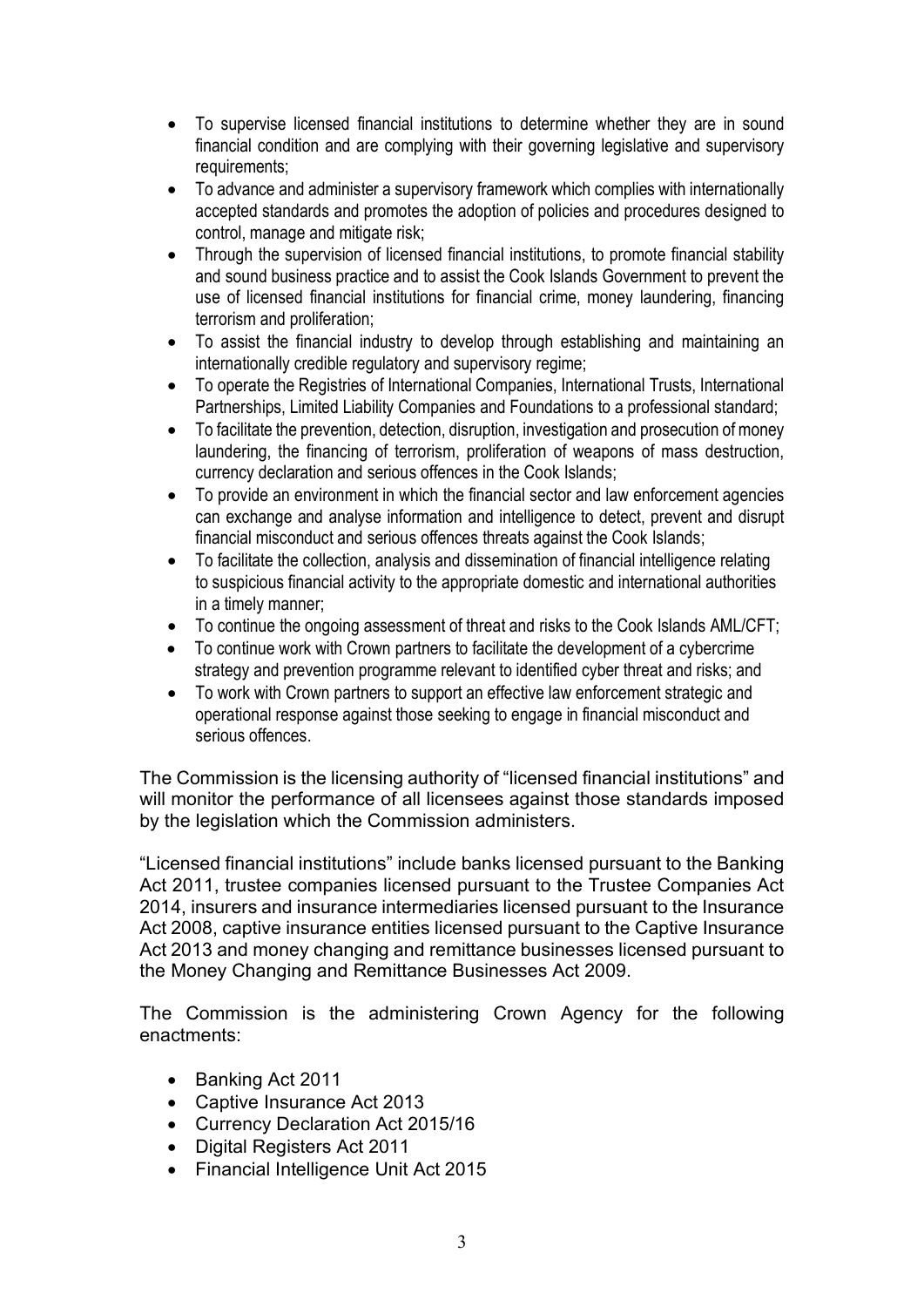- Financial Supervisory Commission Act 2003
- Financial Transactions Reporting Act 2017
- Foundations Act 2012
- Insurance Act 2008
- International Companies Act 1981/82
- International Partnerships Act 1984
- International Trusts Act 1984
- Limited Liability Companies Act 2008
- Money Changing and Remittance Businesses Act 2009
- Trustee Companies Act 2014

The Financial Transactions Reporting Act 2017 is a significant piece of legislation which will continue to be actively administered by the Financial Intelligence Unit throughout 2020/21. This Act, which replaced the FTR Act 2004, represented a significant enhancement to the Cook Islands regime to combat financial misconduct and the commission of serious offences by monitoring certain transactions.

Whilst monitoring compliance by all reporting institutions with the FTR Act 2017, the Financial Intelligence Unit will continue to also administer the Financial Transaction Reporting (Maritime Cook Islands) Regulations 2017 which specifically address the due diligence and compliance requirements of the Cook Islands international shipping registry.

Following a review of the Insurance Act 2008, over recent years, simplification of the current insurance legislation is scheduled to be completed in 2020/21.

The Commission is required to make recommendations to the Minister of Finance for legislative, administrative or other action which will facilitate the objectives of the Commission in developing and regulating the integrity of licensed financial institutions. The Commission continues to exam the appropriateness of some form of financial regulation and supervision being established in respect to the Cook Islands National Superannuation Fund, the Cook Islands Credit Bureau and the Sovereign Wealth Fund. The Commission observes that legislative change to the Financial Supervisory Commission Act 2003 would be required to extend our remit to supervision of any of these entities given none hold financial institution status.

Government's policy in relation to the Commission is to promote and support the Commission in its objectives and functions as an independent institution, free from Government direction in regards to performance of its statutory functions and duties.

The Commission is funded directly from the financial industry, primarily via annual licence fees and international entity registry related fees.

The Commission will continue to act as a good employer, as that term is defined in the Public Service Act 2009.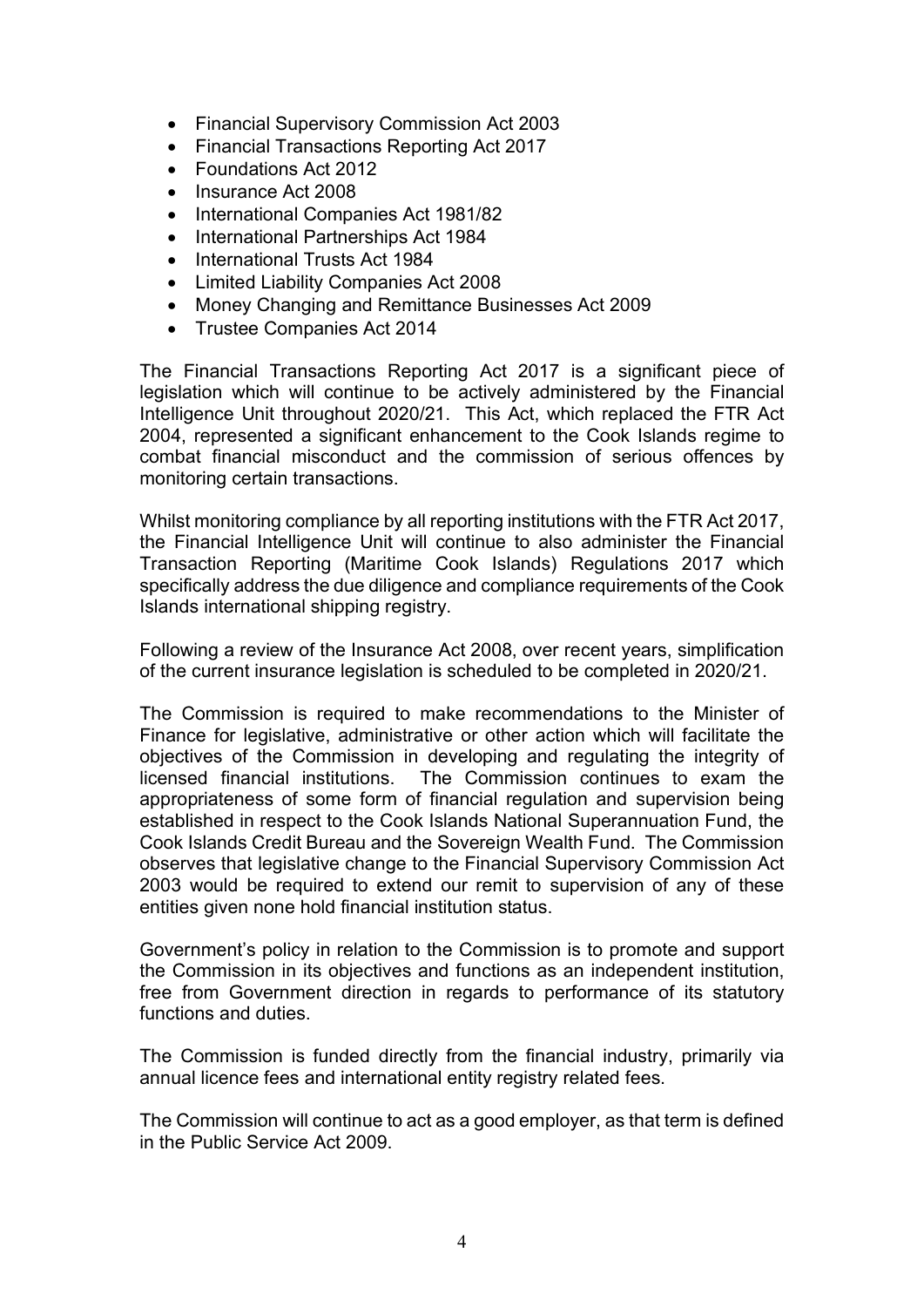These objectives will apply for the year commencing 1 July 2020 and for the foreseeable years to follow.

#### **Nature and scope of activity to be undertaken during the year commencing 1 July 2020**

The Commission will undertake all such activities in this section in a professional, and timely, manner.

#### **a) Supervision and Regulation**

A risk based, targeted focus, onsite inspection will be conducted on the majority of licensees in the Cook Islands during the year to 30 June 2021 as the Commission continues to supervise and regulate licensed financial institutions in a manner which is to internationally accepted standards; as mandated for in the FSC Act 2003.

The Commission will continue to place emphasis on comprehensive offsite supervision through the review of submitted data, annual audited financial statements and other accessible information, as a risk-based approach is further embedded into our supervision regime across all licensee types.

In line with our Vision, the Commission will apply appropriate administration of the suite of legislation for which it is responsible, whilst acknowledging the importance of doing so in a manner supportive of growth and development of the Cook Islands financial services centre.

Compliance reviews of the financial transactions reporting requirements will remain an ongoing activity throughout the foreseeable future. Attention will continue to be directed towards those licensees who are deemed higher risk; primarily due to their involvement in international business.

Where relevant, the Commission will continue to build upon relationships with home, and fellow host, regulators to better leverage off other external supervision measures in place for these licensees.

Acknowledging the level of risk associated with this line of business, onsite supervision visits to a number of licensed Trustee Companies will continue to be undertaken in 2020/21. As in recent years, the Commission will encourage compliance with the Group of International Finance Centre Supervisor's standard on the Regulation of Trust and Corporate Service Providers; within the context of the Cook Islands regulatory regime.

#### **b) Financial Intelligence Unit (FIU)**

The Commission's staff will carry out the functions and responsibilities of the FlU upon delegation by the Head of the FIU. This includes:

Full implementation and consolidation of the Board policy directions to the Head of the FIU relating to the FIU's operational independence.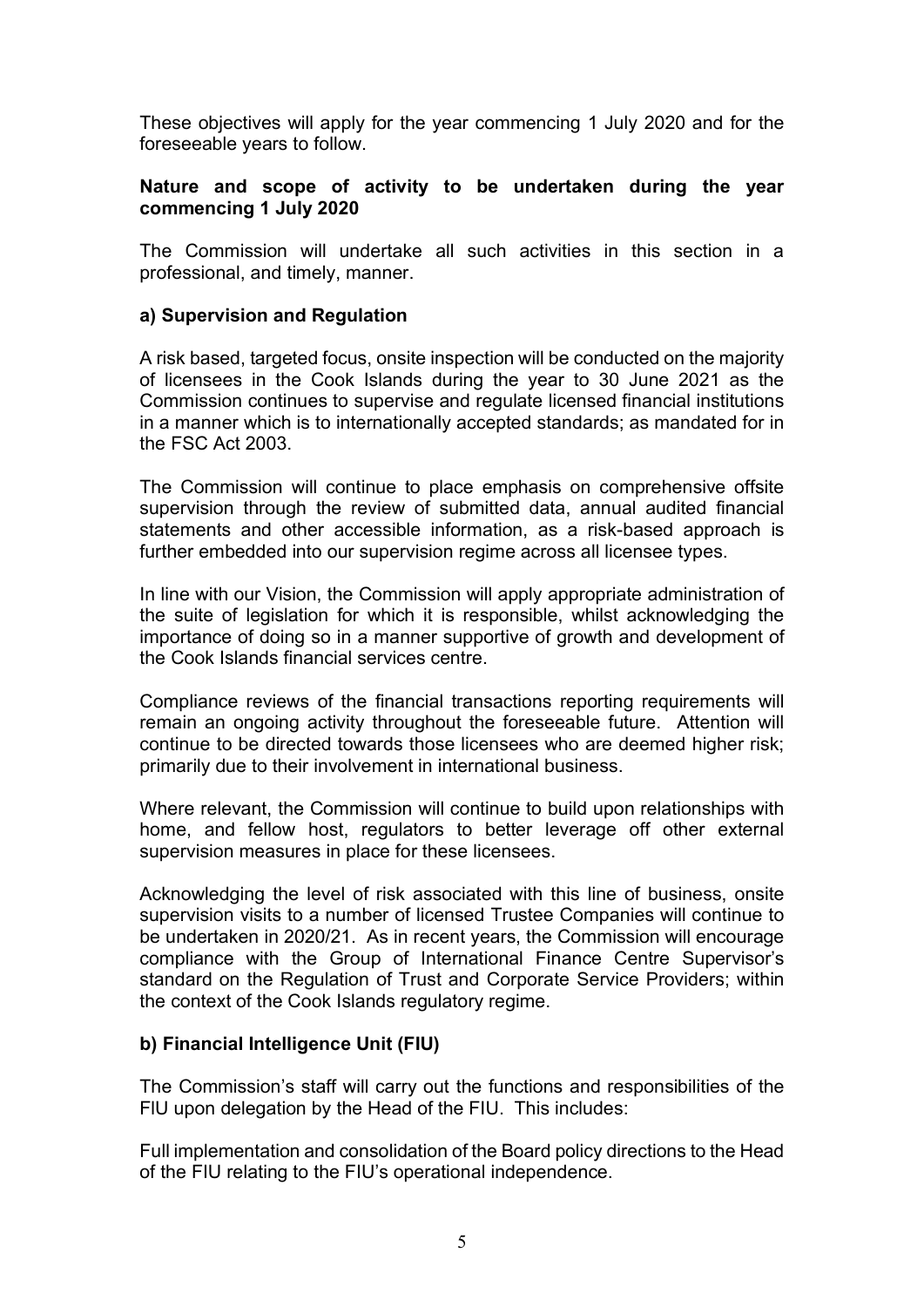The regulation and conduct of compliance examinations for all Reporting Institutions in the Cook Islands as required by the Financial Transactions Reporting Act 2017 with a focus on improving the effectiveness of the Cook Islands AML / CFT regime.

To continue to perform its intelligence gathering function, the receipt, analysis, and dissemination of that analysis to counterpart agencies, where appropriate, for the investigation of financial misconduct, terrorist financing and the proliferation of weapons of mass destruction.

To continue the FIU's ongoing work with other Law Enforcement Agencies to improve intelligence gathering capabilities with the aim of improving overall effectiveness in the detection of serious and organised crime.

To investigate and prosecute offences committed under the Financial Intelligence Unit Act 2015, Currency Declaration Act 2015/16 and the Financial Transactions Reporting legislation.

To promote and develop an Asset Recovery strategy that will include parallel financial investigation and the pursuit and recovery of the proceeds of crime in acquisitive criminal cases.

To foster a stronger partnership with the private sector in order to increase the effectiveness of our collective response to financial misconduct and supervision.

To continue to improve the effectiveness of the FIU IT System to enhance the Units intelligence products and services.

The Commission, through the FIU, will work with other government stakeholders to develop a cybercrime strategy and cyber prevention programme.

The Commission, through the FIU, will collate statistics and information to enable the conduct of effective strategic analysis to inform risk assessments.

The FIU will continue to coordinate with key national stakeholders in maintaining the national money laundering, terrorism and proliferation financing risk assessment for the Cook Islands.

The Commission, through the FIU, will continue to actively participate in other National Committees including the AML/CFT Coordinating Committee, Combined Law Agency Group, Anti-Corruption Committee and the Cook Islands National Intelligence Taskforce.

In conjunction with the Commission, to assess and implement as appropriate the recommendations of the 2018 Mutual Evaluation Report.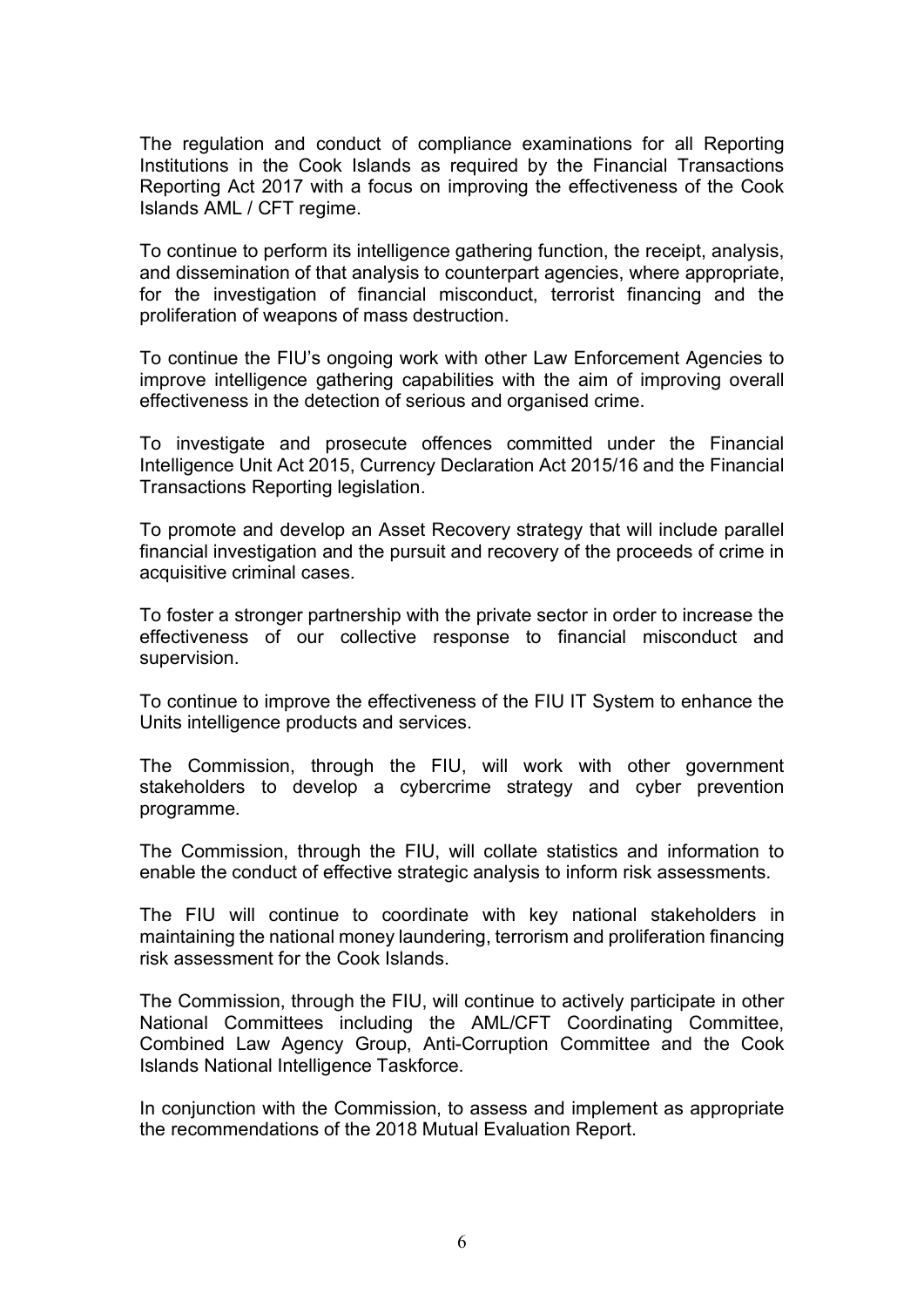#### **c) Registry of International Entities**

The FSC Registry will utilise exception reporting capabilities, where available, to ensure focussed review of new and ongoing registrations throughout 2020/21 and future periods.

The Commission will continue to administer the legislation for which it is responsible, including the registration and renewal of international companies, international trusts, international partnerships, limited liability companies and foundations. Likewise, the Commission will embrace the administration of new product trust legislation currently under development by the Financial Services Development Authority, following Cabinet policy approval received in February 2020.

Cognisant with the development of a new international trust type, and the Commission's longstanding intention to move the foundations register online, it is intended that the proposed online registry upgrade will proceed in 2020/21. The Asian Development Bank have committed to assisting with donor funding for this significant IT project.

The Registrar will continue to administer effective systems of control to ensure every effort is made to identify any bona vacantia assets, remaining in deregistered international companies, which have vested with the Registrar. These assets will then be realised, as per the manner prescribed in the International Companies Act 1981/82, ensuring maximum return of funds to the Crown.

The material funds that have vested in the Registrar, that are required to be held in trust for six years before forfeiting to the Crown, will remain subject to systems of tight internal control.

#### **d) International and Domestic Liaison**

The Head of the FIU will represent the Commission at the key annual Egmont meeting. This participation will support the ongoing enhancement of the FIU ensuring that these developments are informed by international standards and best practice with regards to financial intelligence. As a member and participant of both the Egmont Asia-Pacific regional group and the Technical Assistance and Training Working Group, the FIU will continue to build and develop international relations and cooperation; to improve the effectiveness of the FIU.

In addition, the FIU will be represented at the Asia Pacific Group (APG) Annual Plenary Meeting and, where relevant, the APG Typologies Workshop.

The FIU will continue to contribute and support the Asset Recovery Inter-Agency Network – Asia Pacific (ARIN-AP) along with active participation in the Association of Pacific Islands Financial Intelligence Units forum.

The FIU will proactively seek technical support and funding through the relevant and appropriate international organisations.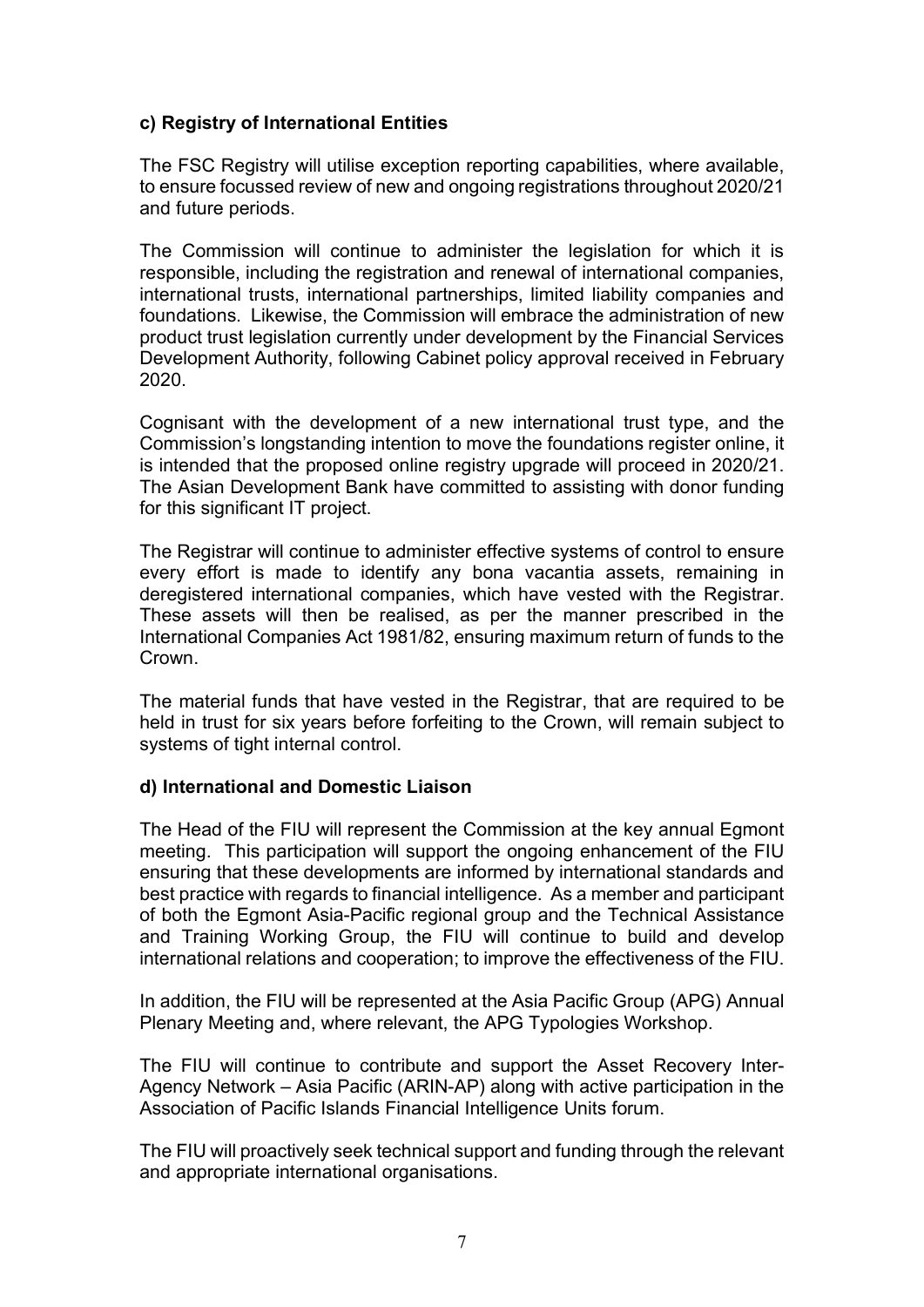The Commission will liaise with the Australian Prudential Regulation Authority (APRA) and the Bank of Papua New Guinea (BPNG), as home regulators, of the Cook Islands branches of ANZ and Bank South Pacific, respectively. The Commission will partake in all ANZ and BSP Supervisory College telephone conference calls organised throughout this statement of corporate intent year and endeavour to attend any College Meetings which may be convened during 2020/21.

The valuable working relationship developed with the Reserve Bank of New Zealand will continue to be built upon during the 2020/21 year and likewise, relationships will continue to be enhanced with home supervisors of insurance licensees, in particular with the Reserve Bank of Fiji and the Central Bank of Samoa.

As in previous years, the Commission will participate as an active member of the Group of International Finance Centre Supervisors (GIFCS) and will be represented by the Commissioner at the annual and half yearly meetings of the group. The Commission will utilise the Multilateral Memorandum of Understanding between members to maximise sharing with, and obtaining of, information from other member regulatory bodies. The Commission has committed to providing an evaluator for the late 2020 Isle of Man GIFCS review, assessing the jurisdiction's compliance with the Group's Standard on Regulation of Trust and Corporate Service Providers. This professional development opportunity will be invaluable for assisting with the Commission's preparation for the Cook Islands GIFCS evaluation, tentatively scheduled for 2021/22.

The Commission will be represented by the Deputy Commissioner at the annual meeting of the Group of International Insurance Centre Supervisors (GIICS) in London in July 2020. The Commission will continue to actively partake in the GIICS professional development conference calls throughout the period under review and pursue any additional training opportunities that may come to the fore in respect to supervisory regimes tailored to Captive Insurers.

Technical assistance will continue to be sought from the Pacific Financial Technical Assistance Centre (PFTAC), the International Monetary Fund, and the Financial Stability Institute. This will be supplemented with specific technical assistance from fellow Regulators, via our GIFCS and GIICS network, to upskill in various emerging risks including cybercrime, climate change, data security and virtual assets.

The Supervision Manager will attend the Association of Financial Supervisors of Pacific Countries (AFSPC) one-week Annual Meeting in Papua New Guinea in August 2020. The AFSPC regional forum is overseen by PFTAC and comprises financial regulators from twelve jurisdictions across the Pacific.

The annual meeting of the ADB APEC Financial Regulators Training Initiative (FRTI) will again be conducted via teleconference. This is a forum conducive to securing in-country training opportunities with the Commission already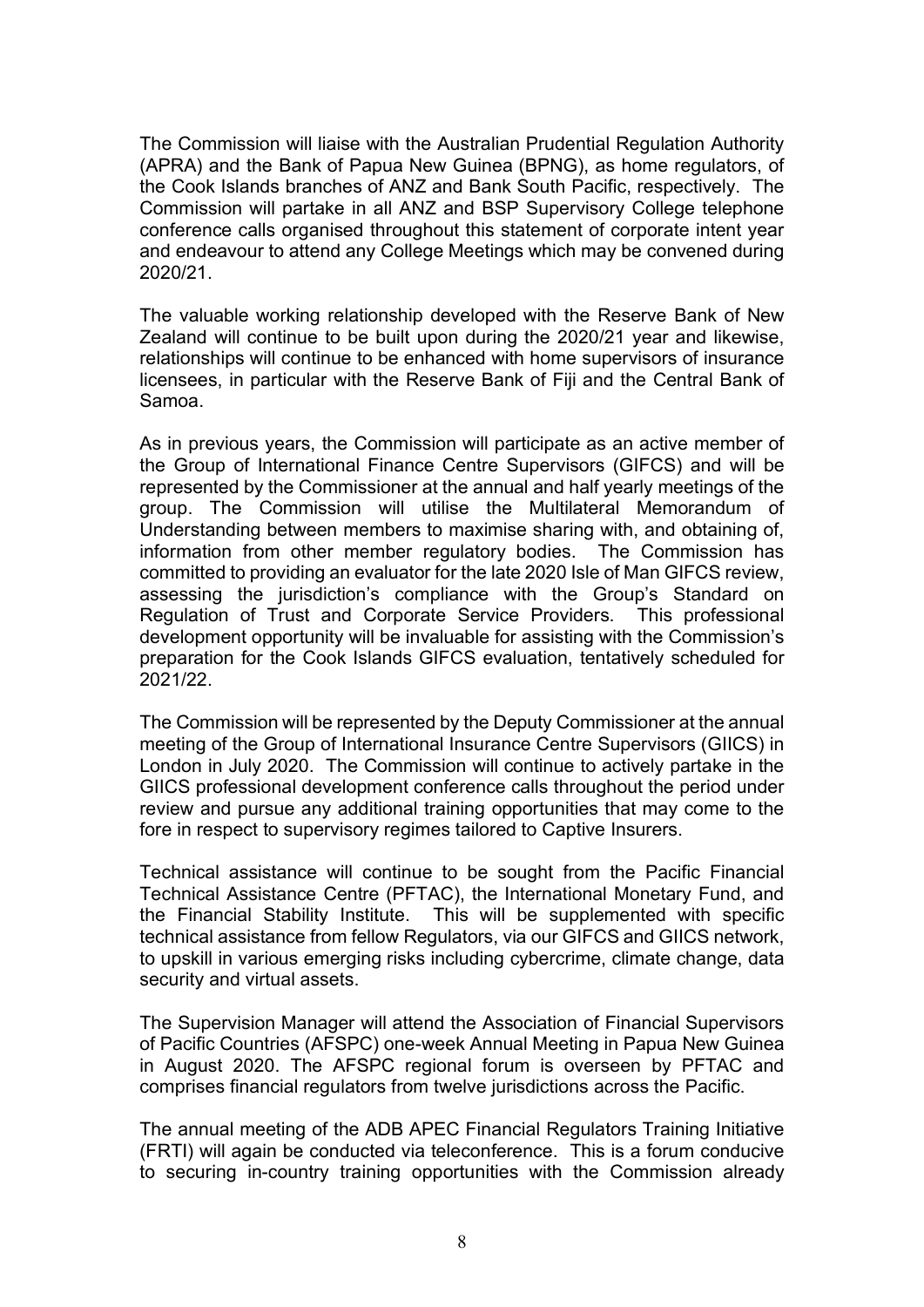scheduled to host a FRTI Seminar on 'Enhancing Supervision of Insurance and Insurance Intermediaries' in the latter part of 2020.

The Commission will consider hosting other conferences and workshops deemed beneficial for staff of the Commission, FIU and other key crown agencies in the Cook Islands.

The Commission will liaise with the Financial Services Development Authority (FSDA) to continue to assist, where possible, with the development of the Cook Islands international financial centre. The Commissioner has committed to assisting the FSDA by presenting brief regulatory snippets for the planned marketing clips of the jurisdiction throughout the period under review.

The Commission will consider any proposals for legislative change that may be put forward in promoting the financial industry in the Cook Islands, against the desire to ensure that there is no compromise of the current supervisory regime.

The Commission will continue to liaise with industry, via the Trustee Companies Association and the Bankers Association, in respect to issues facing the respective licensees and maintain an open door policy to meeting with all licensees, and prospective licensees, throughout the year.

#### **e) Legislation**

The Commission will report on a periodic basis to the Minister of Finance on the legislation administered by the Commission and advise the Minister on any amendments recommended by the Commission, generally to enhance the performance of the Commission and the achievement of its objectives.

#### **f) Miscellaneous**

The Commission will continue to evaluate its governance procedures and look for opportunities to benchmark against other regional and international organisations recognising the importance of having an appropriate balance between regulation and economic growth. The Commission will focus on improved tailoring of our supervisory and regulatory regime to the context of this jurisdiction.

The Commission will embrace the recommendations for enhancement to the Financial Intelligence Unit and Supervision's procedures as identified in the 2018 Mutual Evaluation Report in respect to embedding, and fully implementing, the FTRA 2017.

The Commission will continue to monitor developments in respect to pending changes to the Cook Islands Occupational Safety and Health regime, to ensure we are ready to instigate any improvements to our current procedures that may be required to adhere to the new legislation.

The Commission will continue in its endeavours to raise public awareness of financial scams in an effort to protect Cook Islanders financial assets. A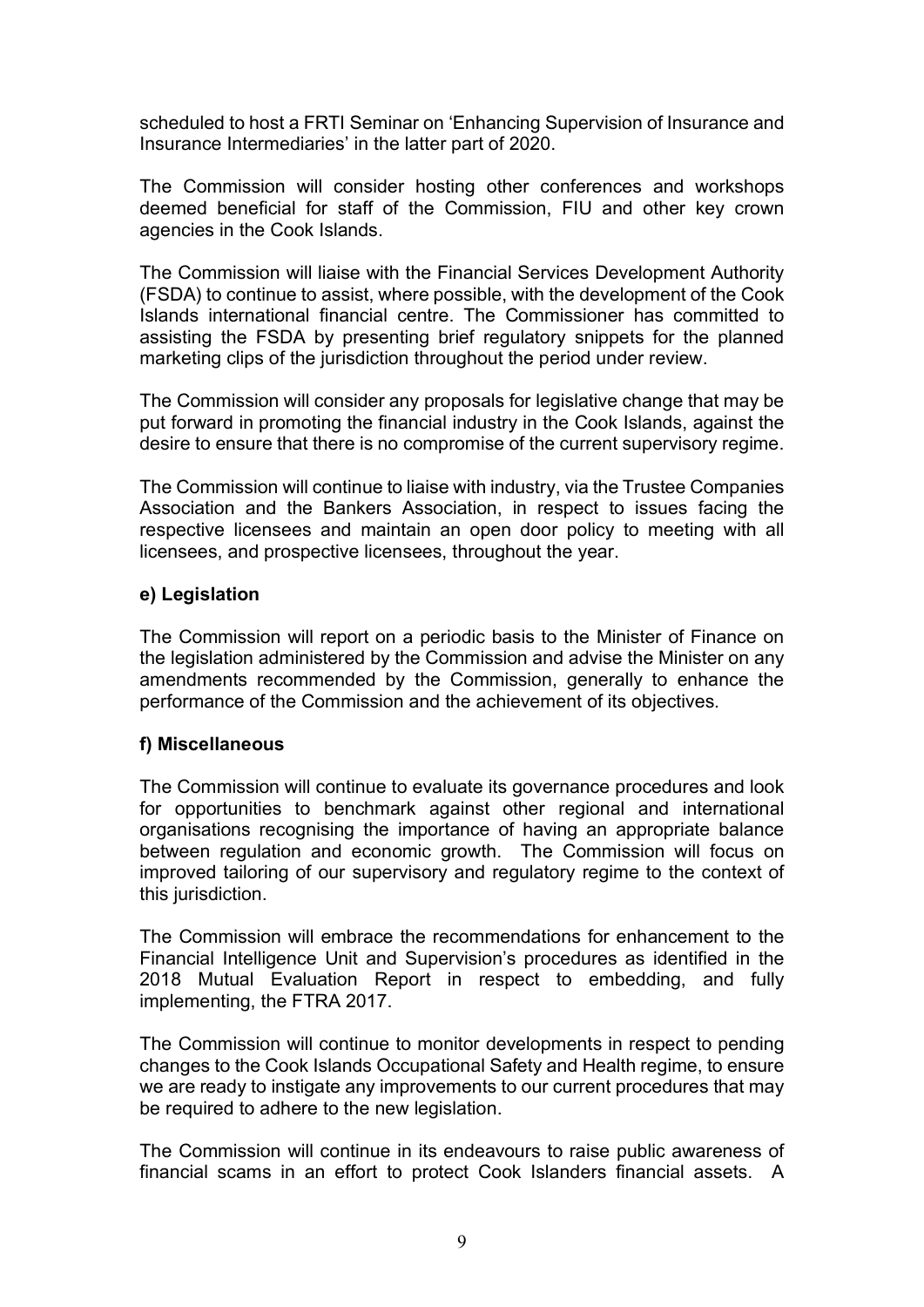community outreach programme will be instigated in 2020/21 in an effort to better inform the public of the 'red flags' consistently seen alongside scams.

Underpinning the Commission's activities for the year will be constant attention to the training of staff and strengthening the Commission's capacity, and ability, to perform its tasks. Continued focus will be given specifically to strengthening supervisory skills and capacity in respect to regulatory regimes addressing emerging risks. In addition, management and leadership training will be undertaken by the Deputy Commissioner and Supervision Manager.

Upskilling of staff, across the Commission, by attending structured training programmes, participation in joint reviews and attendance at international workshops will continue to be encouraged.

The Commission will consider undertaking thematic reviews in respect to conduct, and data security, risks for licensed financial institutions.

#### **Nature and scope of activity to be undertaken during the year commencing 1 July 2021**

The Commission will continue to fulfil its duty to administer legislation for which it is responsible.

Responsibilities of the Commission have grown progressively and are expected to continue to grow, thus it is anticipated that the activities listed below will require continued focus in future years. In particular, but without limiting the extent of the Commission's duties to be performed in the coming years, the Commission will:

(a) Undertake the prudential supervision of the banking business of all banks holding banking licences to carry on banking business in the Cook Islands;

(b) Undertake the prudential supervision of insurers holding licences to conduct insurance business in the Cook Islands;

(c) Undertake supervision of insurance intermediaries licensed to conduct insurance business in the Cook Islands;

(d) Undertake supervision of money changing and remittance businesses licensed to conduct money changing and remittance business in the Cook Islands;

(e) Undertake supervision of trustee companies licensed to conduct trustee business in the Cook Islands;

(f) Undertake supervision of captive insurance businesses licensed to conduct captive insurance business in the Cook Islands;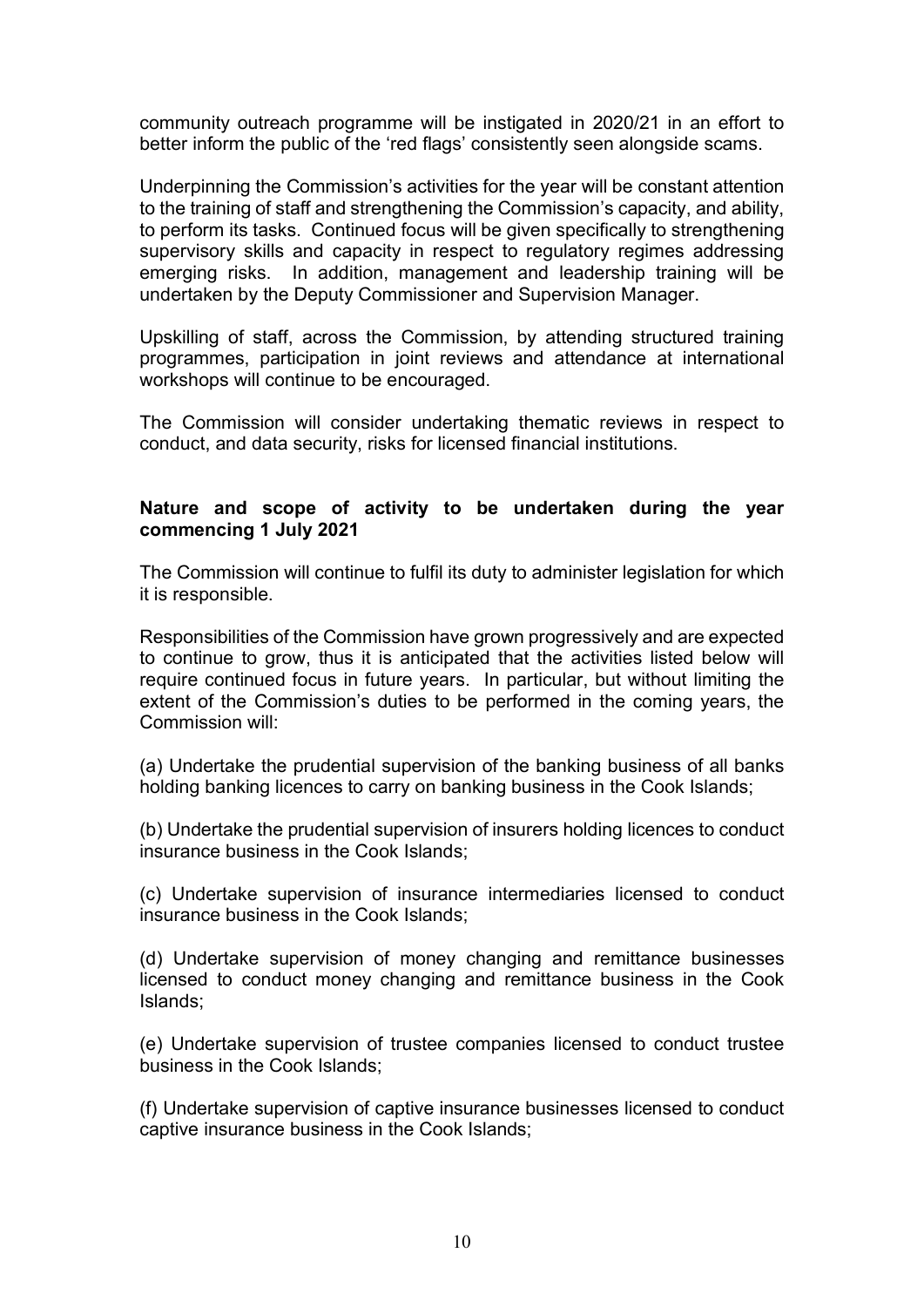(g) Encourage and promote licensed financial institutions to carry out sound practices in relation to prudential matters;

(i) Consider and analyse, in a timely manner, all completed applications submitted to the Commission for a licence, registration or authorisation pursuant to any enactment the Commission administers;

(j) Efficiently oversee the requirements for registration and renewal of registration of international companies, international trusts, international partnerships, limited liability companies, foundations and the new trust type product;

(k) Investigate and prosecute matters under the Financial Intelligence Unit Act 2015, the Currency Declaration Act 2015/16 and the Financial Transactions Reporting Act 2017;

(l) Perform airport, airfreight or seaport duties for the purpose of enforcing the Currency Declaration Act 2015/16;

(m) Investigate and review the performance by licensed financial institutions and designated non-financial businesses and professions of their obligations pursuant to AML/CFT compliance;

(n) Seek to develop and improve the Confiscation of the proceeds of crime, through the implementation of the Asset Recovery strategy;

(o) Assist in the management and mitigation of cybercrime and cyber enabled crime through the introduction of preventive measures, education, and where appropriate the investigation and prosecution of serious related criminal offences;

(p) Undertake a targeted review of specific high-risk threats and vulnerabilities as part of the national risk assessment of the Cook Islands;

(q) Evaluate the effectiveness of the implementation of the recommendations identified in the 2018 Cook Islands Mutual Evaluation Report; and

(r) Efficiently attend to any other matters brought before the Commission.

The Commission will continue to enhance its capacity and ability to perform its obligations and achieve its objectives by continuing the professional development of staff and ensuring proper resourcing.

The Commission will also continue to report to the Minister of Finance on the suitability of the legislation administered by the Commission.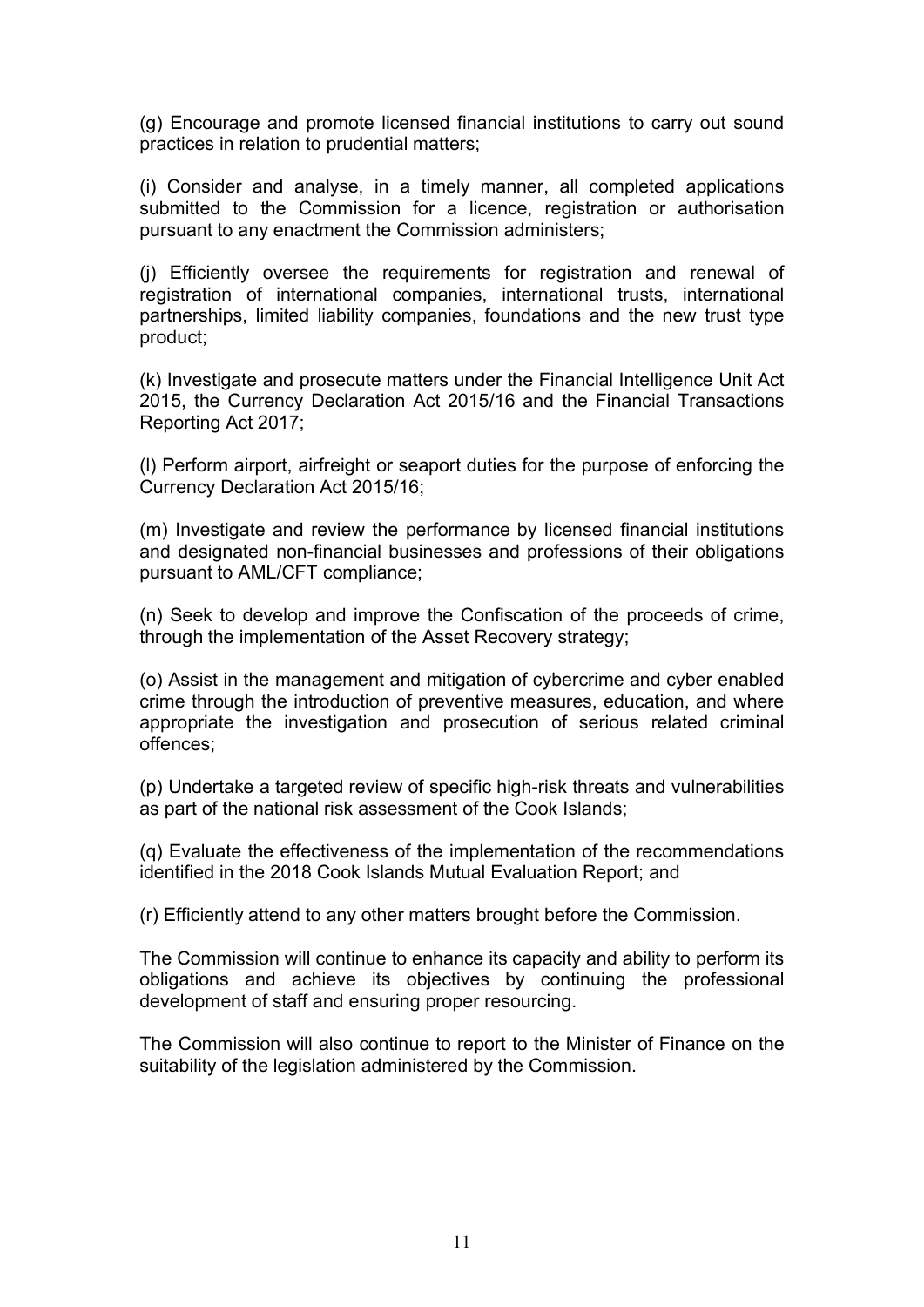#### **Performance Targets for the years commencing 1 July 2021 and thereafter**

The Commission will seek to achieve the following targets:

(1) To conduct, as often as deemed necessary, an onsite examination of all banks, insurers, insurance intermediaries, trustee companies, captive insurers and money changing and remittance businesses licensed to carry out business in the Cook Islands. Risk based supervision will assist to determine the level of regulatory oversight applied to licensed institutions.

(2) To undertake offsite reviews of all data supplied by licensees on a regular basis.

(3) To administer new applications for the licence of a financial institution on a timely basis with all applications being determined within the prescribed timeframe upon receipt of the completed application.

(4) To conduct, in each year, compliance reviews of licensed financial institutions and designated non-financial businesses and professions in respect of the financial transactions reporting regime.

(5) To review, within the context of the Cook Islands, the operations of trustee companies against the 'Trust and Corporate Service Providers Statement of Best Practice' issued by the GIFCS; and the Trustee Companies Act 2014.

(6) To administer registration and renewal of registration of international companies, international trusts, international partnerships, limited liability companies and foundations efficiently, accurately and without delay.

(7) To keep under on-going review legislation administered by the Commission with a view to recommending amendments where the legislation needs to reflect changes in the global financial environment, including best international supervisory and regulatory practice.

(8) To enhance the skills of supervisory staff, principally by use of technical training provided by the Pacific Financial Technical Assistance Centre, the International Monetary Fund, the Financial Stability Institute and other technical assistance programmes including short term training with the Reserve Bank of New Zealand and other appropriate regulators.

(9) To maintain a structured programme for upskilling all staff of the Commission throughout the year.

(10) To report to the Minister of Finance on the legislation administered by the Commission by 30 September each year.

(11) To undertake enforcement action where necessary to achieve the Commission's objectives.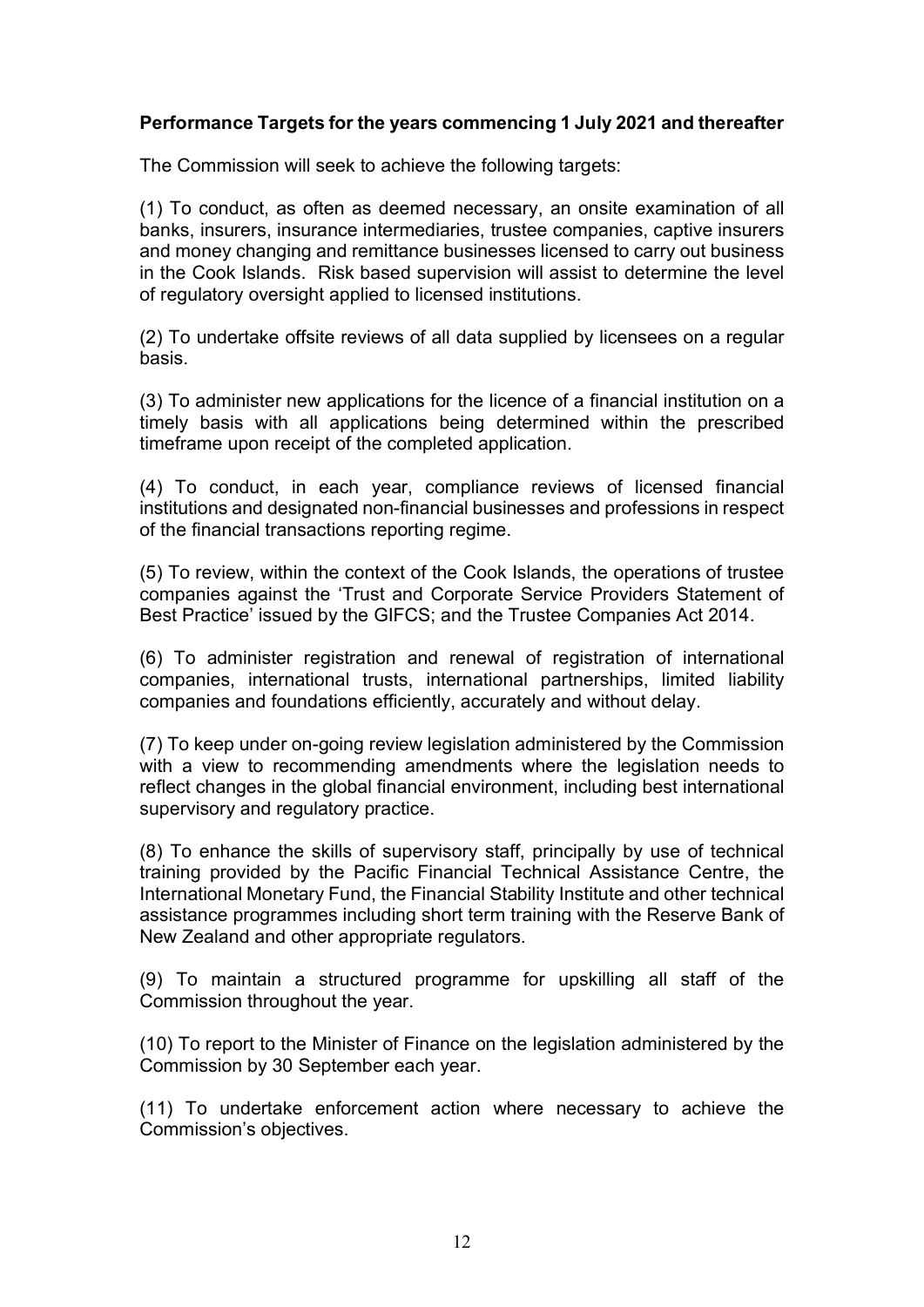(12) To continue to promote regular analysis of AML/CFT risk within the Cook Islands.

(13) To review policies, procedures and guidelines to administering the Financial Transactions Reporting Act 2017; measuring this against international standards and focussed on the effectiveness of the regime.

(14) To effectively administer and enforce the Financial Intelligence Unit Act 2015, and the Currency Declaration Act 2015/16.

(15) To continue to coordinate the implementation of recommendations arising from the Cook Islands 2018 Mutual Evaluation Report.

(16) To efficiently attend to all other obligations under the legislation which the Commission has responsibility to administer.

#### **The Financial Resources required to achieve the Performance Targets**

The economic and operational climate within which this jurisdiction, like all small international financial centres, operates remains subject to ongoing pressure to enhance disclosures and increase reporting in line with international best practice. As compliance measures have become more burdensome, growth has reduced. Accordingly, the estimates below are prudently based on the assumption that there will be nil net growth in the industry during the 2020/21 financial year. That is, it is anticipated that growth in the sale of the new trust type product will be offset by the decline in new international company registrations attributable to the 2019 taxation legislative amendments required by the European Union.

#### **Expenditure**

The estimated expenditure of the Commission for the year ended 30 June 2021 is as follows:

| <b>PERSONNEL</b>                           | S       |         |
|--------------------------------------------|---------|---------|
| Salaries (incl Superannuation)             | 805,000 |         |
| <b>Staff Training, Travel and Expenses</b> | 34,200  |         |
|                                            |         | 839,200 |
| <b>BOARD</b>                               |         |         |
| Fees                                       | 84,000  |         |
| <b>Expenses</b>                            | 6,200   |         |
|                                            |         | 90,200  |
| <b>COMMISSIONER</b>                        |         |         |
| <b>Contractual Expenses</b>                | 2,500   |         |
| Entertainment                              | 1,500   |         |
| <b>Travel</b>                              | 15,000  |         |
|                                            |         | 19,000  |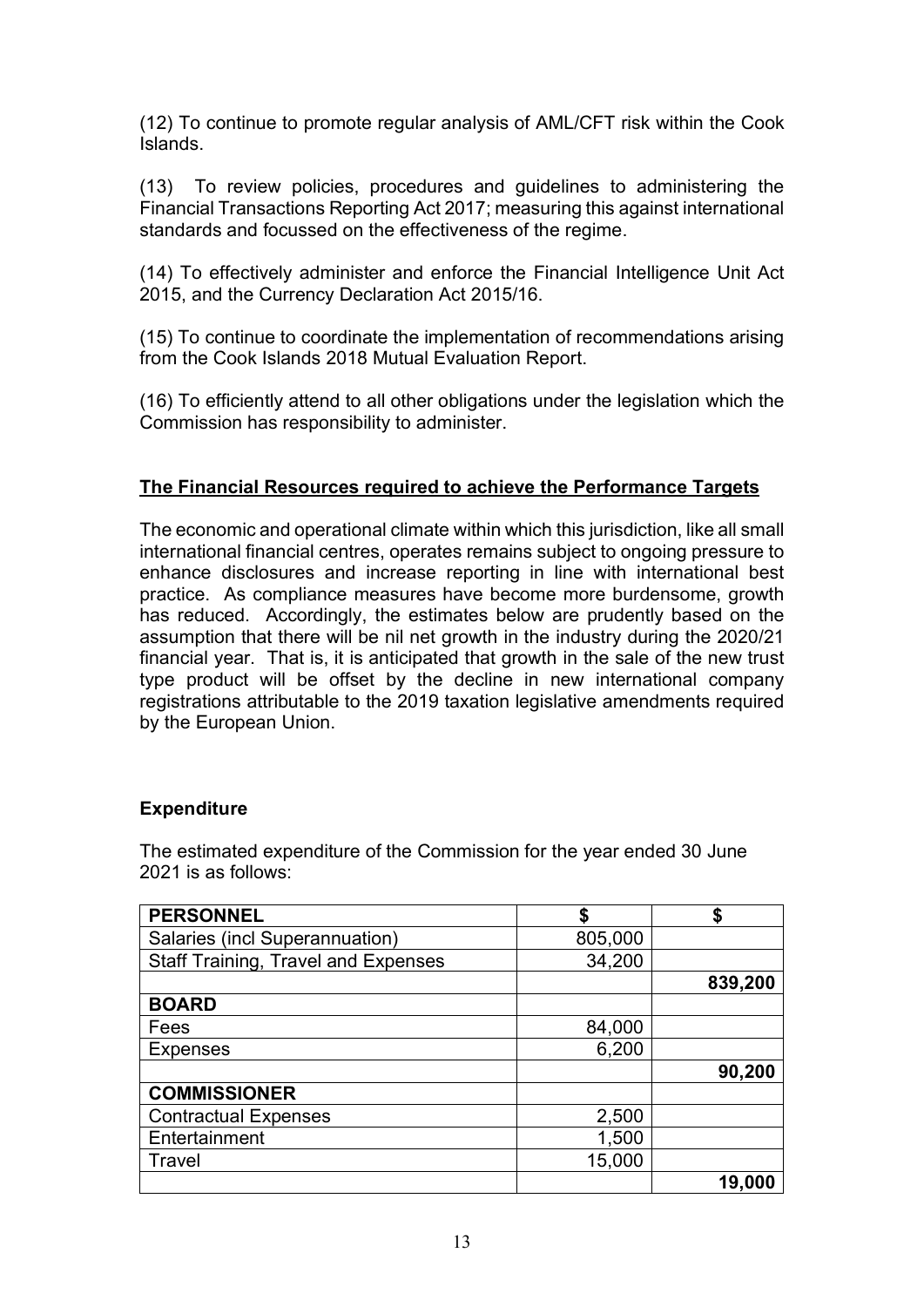| <b>DEPUTY COMMISSIONER</b>                |        |           |
|-------------------------------------------|--------|-----------|
| <b>Contractual Expenses</b>               | 500    |           |
| <b>Travel</b>                             | 10,000 |           |
|                                           |        | 10,500    |
| <b>HEAD OF THE FIU</b>                    |        |           |
| <b>Contractual Expenses</b>               | 29,500 |           |
| Entertainment                             | 500    |           |
| Travel                                    | 10,000 |           |
|                                           |        | 40,000    |
| <b>OPERATING EXPENSES</b>                 |        |           |
| <b>Audit Fee</b>                          | 3,000  |           |
| Advertising & Promotion                   | 2,400  |           |
| <b>Bank Fees</b>                          | 1,500  |           |
| Cleaning                                  | 5,600  |           |
| Communications                            | 9,000  |           |
| <b>Computer Costs (incl FIU Wizard)</b>   | 32,000 |           |
| Conferences & Workshops                   | 12,000 |           |
| <b>Depreciation (Fixed Assets)</b>        | 18,750 |           |
| Amortisation (Software)                   | 49,000 |           |
| Electricity                               | 14,400 |           |
| <b>Expensed Equipment</b>                 | 4,000  |           |
| <b>General Expenses</b>                   | 4,000  |           |
| Insurance                                 | 4,500  |           |
| Maintenance                               | 4,000  |           |
| <b>Motor Vehicle Expenses</b>             | 4,800  |           |
| <b>Office Rental</b>                      | 36,000 |           |
| Office Supplies                           | 6,000  |           |
| <b>Online Registry Operating Expenses</b> | 39,600 |           |
| <b>Operation Costs</b>                    | 15,000 |           |
| <b>Professional Service Fees</b>          | 20,000 |           |
| Subscriptions                             | 28,000 |           |
|                                           |        |           |
| <b>TOTAL EXPENDITURE</b>                  |        | 313,550   |
|                                           |        |           |
| <b>TOTAL OUTGOINGS</b>                    |        | 1,312,450 |

#### **Revenue**

The financial resources available to the Commission to carry out its undertaking and to achieve its performance targets are:

(a) All licence, registration and miscellaneous fees payable under the following enactments:

Banking Act 2011 Captive Insurance Act 2013 Foundations Act 2012 Insurance Act 2008 International Companies Act 1981/82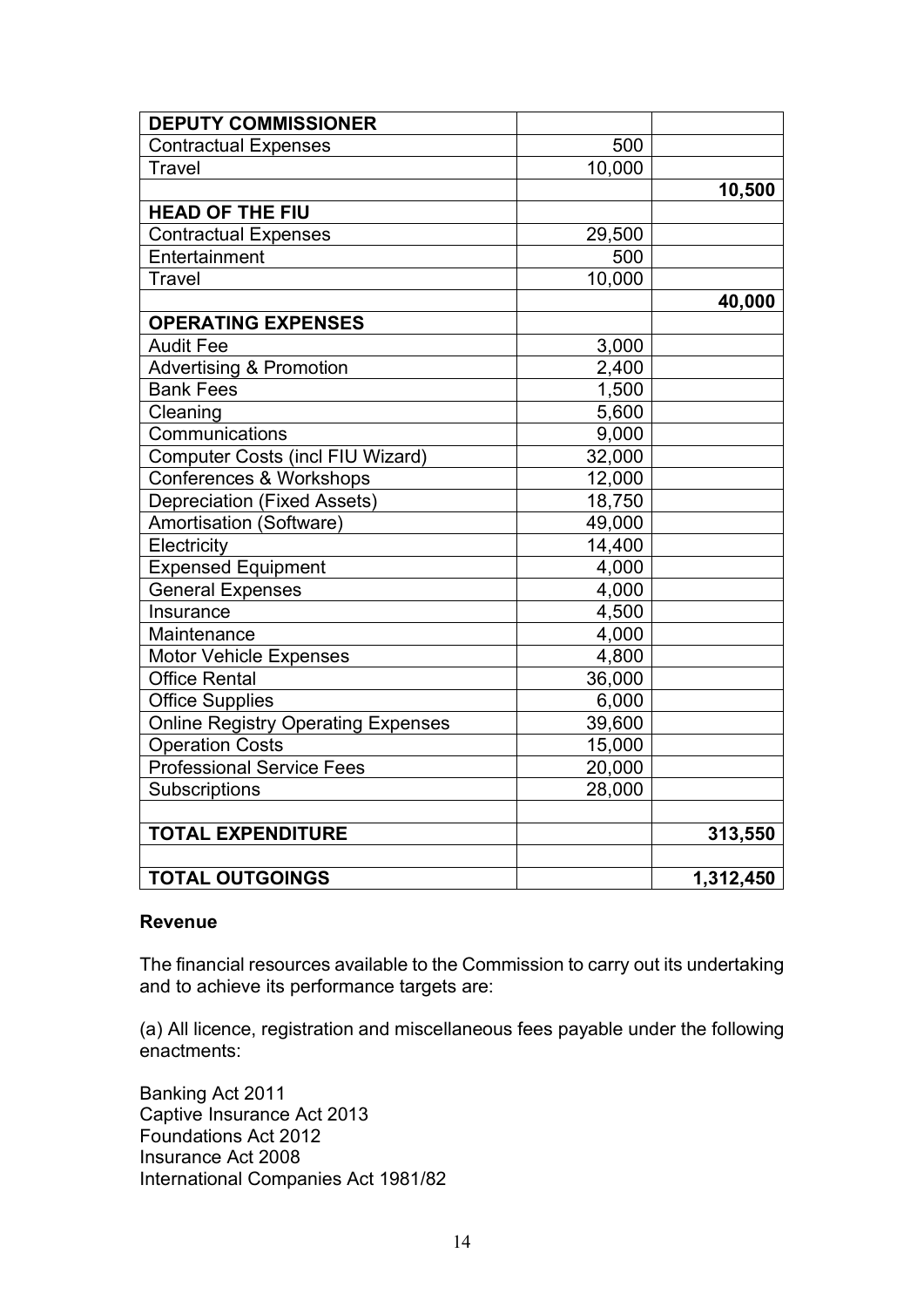International Partnerships Act 1984 International Trusts Act 1984 Limited Liability Companies Act 2008 Money-changers and Remittance Businesses Act 2009 Trustee Companies Act 2014

The estimated fees from these sources for the year 1 July 2020 to 30 June 2021 are \$1,491,068 (net of VAT).

Although all amounts are in New Zealand dollars, registry fees payable to the Commission are denominated in US dollars and income is therefore subject to currency exchange fluctuations. The rate of \$0.63 was used to prepare these figures.

These estimates are based on the number of international companies, trusts, limited liability companies and foundations remaining in line with the actual 2019/20 registry numbers.

A further amount of miscellaneous operating revenue and interest totalling \$101,216 is also expected to be generated.

| <b>REVENUE</b>                     |           |
|------------------------------------|-----------|
| <b>Bank Licences</b>               | 55,391    |
| <b>Insurance Licences</b>          | 21,131    |
| <b>Trustee Company Licences</b>    | 36,175    |
| <b>Foundations</b>                 | 22,359    |
| <b>International Companies</b>     | 350,864   |
| <b>International Trusts</b>        | 893,843   |
| <b>Limited Liability Companies</b> | 111,305   |
| <b>Miscellaneous Revenue</b>       | 101,216   |
|                                    |           |
| <b>TOTAL REVENUE</b>               | 1,592,284 |

#### **The estimated revenue is as follows:**

In accordance with section 24(2) of the Financial Supervisory Commission Act 2003, excess funds will be paid to the Cook Islands Government. It is anticipated that the Commission will return an excess to government of \$280,000 during the 2020/21 financial year.

#### **For the year ended 30 June 2022 income and expenditure is projected as follows:**

| <b>REVENUE*</b>                           |         | 1,592,284     |
|-------------------------------------------|---------|---------------|
|                                           |         |               |
| <b>EXPENDITURE</b>                        |         |               |
| Personnel expenses including Board        | 929,400 |               |
| Operating expenses including Depreciation | 383,050 |               |
|                                           |         | (1, 312, 450) |
| <b>EXCESS</b>                             |         | 279,834       |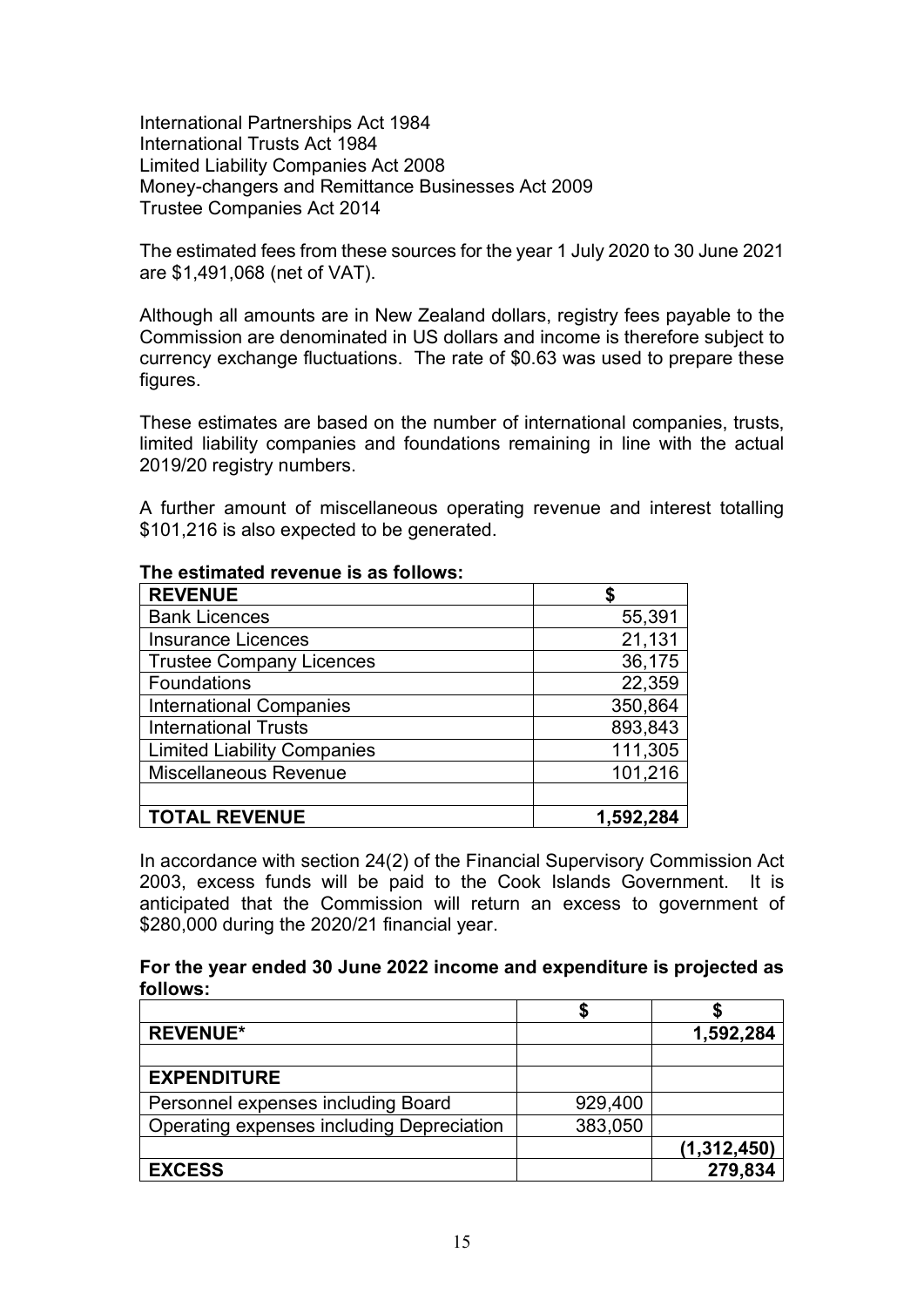\*The exchange rate used for this calculation is US\$0.63; NZ\$1.00.

#### **The Accounting Policies of the Commission**

The General Accounting Policies of the Commission for the year ended 30 June 2021, and for the subsequent financial years, will be as follows:

#### **Basis of Preparation of Accounts**

(i) Reporting Entity

The financial statements are for the Financial Supervisory Commission, which is considered to be an agency of the Crown. The Financial Supervisory Commission carries out services as mandated under the Financial Supervisory Commission Act 2003.

(ii) Statement of Compliance

The financial statements are prepared in accordance with the Ministry of Finance and Economic Management Act 1995/96 and with the International Public Sector Accounting Standards issued by the International Public Sector Accounting Standards Board.

(iii) Measurement Base

The financial statements will be prepared on a going concern basis and the accounting policies will be applied consistently throughout the period.

The Significant Accounting Policies of the Commission will not change from the 2019/20 financial year. The detailed policies form part of the annual audited Financial Statements and may be viewed in full in the Commission's Annual Report. The Financial Statements of the Commission are audited by the Cook Islands Audit Office and the Annual Report is published on the Commission's website (www.fsc.gov.ck) following submission to the Minister of Finance before 30 September each year.

#### **Other Matters as agreed between the Minister of Finance and the Commission.**

No additional matters have been agreed between the Minister of Finance and the Commission for inclusion in this Statement of Intent for the year 1 July 2020 to 30 June 2021.

At the time of presentation, there are no additional matters which will likely be agreed upon between the Minister of Finance and the Commission for inclusion in the Statement of Intent to be issued by the Commission for the financial year commencing 1 July 2021, through to 30 June 2022.